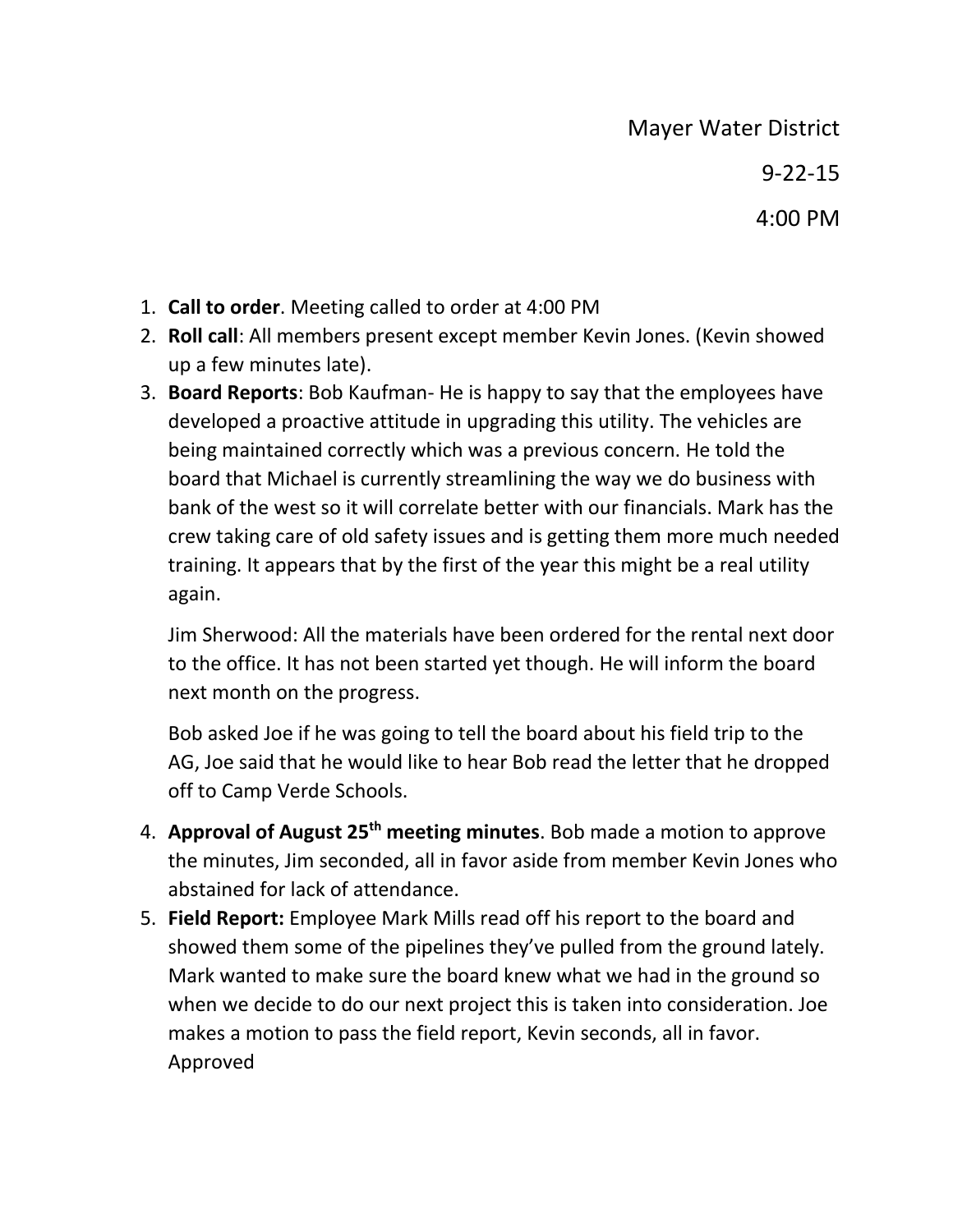- 6. **Financial Report:** Pat read aloud the financial report and message left by the office manager to the board. Joe brought up the invoice from Mayer Truck and Auto for \$530.00 and thought that it was outrageous for 16 sparkplugs. Bob said that he signed the check and he knows what it went towards. Bob said that the trucks have been neglected and needed service, he was happy that Mark could save the truck. Bob makes a motion to approve the financial report, Joe seconds, all in favor. Approved.
- 7. **Discussion/Possible Action:** Making the office manager a signer on the bank of the west, Yavapai warrant account. Discussion took place about making the office manager, Michael Boothe, a signer on the accounts at the bank of the west and the Yavapai warrant account. Bob made a motion to approve Michael Boothe as a signer on the accounts, Jim seconded, all in favor. Motion approved.
- 8. **Discussion/Possible Action**: Emery Layton report. Emery went over the grant project and energy audit. He said that he created a hydraulic model based on the information of the failed Pressure relief valve and busted pressure gauge. So we replaced the pressure gauge and resubmitted the information with the current reading from the new gauge. He also gave insight to the board regarding the part of town that should be looked at for a project. Miami and main street has poor infrastructure and Emery feels we should replace that first since that is where the majority of our water comes from regarding the well fields. We are still waiting on ADWR to release funds for the arsenic project and no timeline has been released regarding that.
- 9. **Discussion/Possible Action**: Ownership/access to Lucas well. Pat noted that this water district has spent a lot of time and a lot of money proving that the Lucas well belongs to the Mayer Water District. She read aloud a letter from ADWR to Stephen and Carol O'Bresly stating that this well in owned by Mayer water. She explained to the board that Stephen has put up a gate and is denying access to anyone from 8:00 PM to 8:00 AM every day. So we filed a sheriff's report, and had a sheriff sent out to Stephens's property. Stephen quickly changed his story saying that anytime we need access to the property that we can call him, even if it is at 2:00 AM and he will open